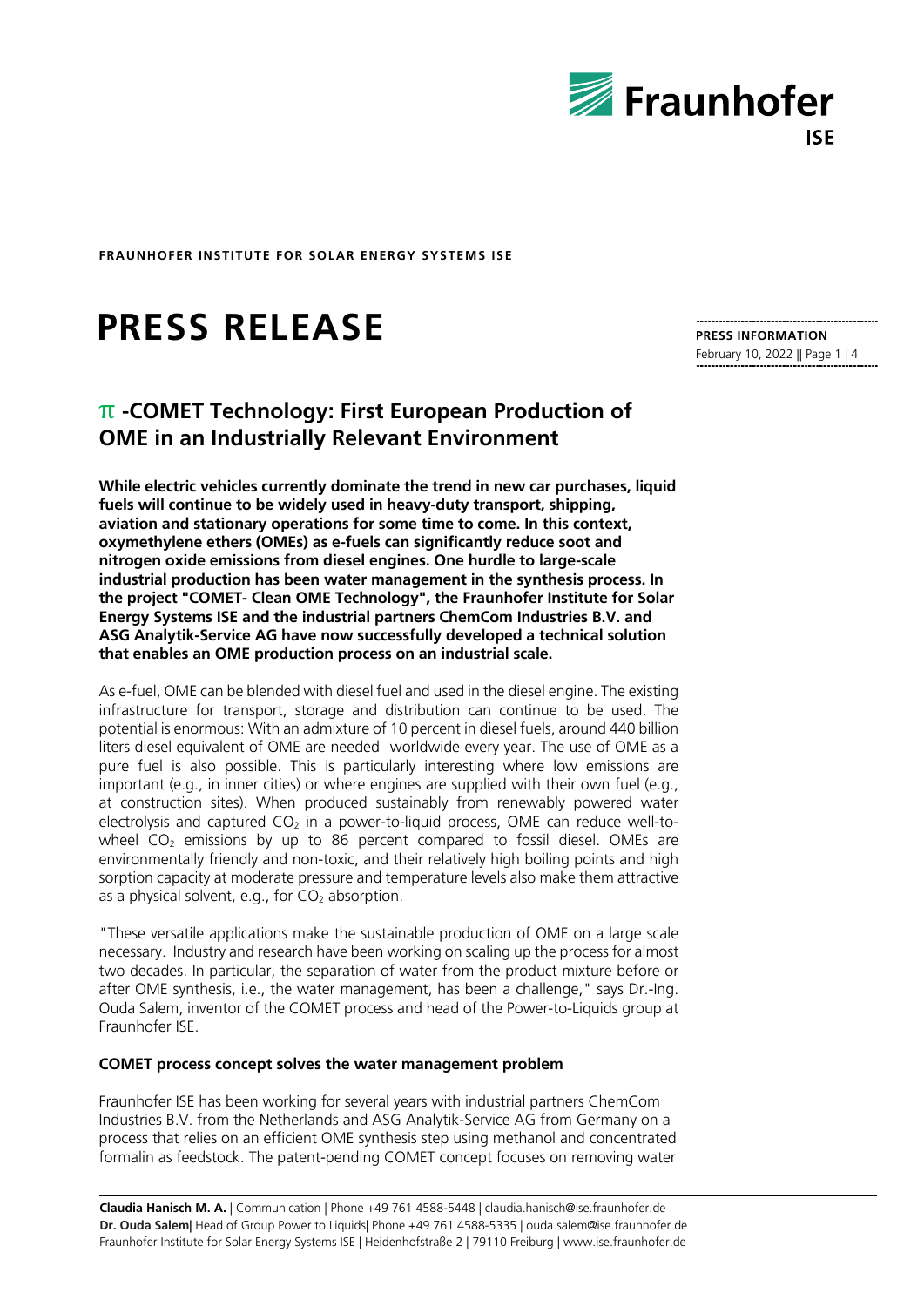

after OME synthesis in a reactive distillation column, solving the problem of water management. The extraction, adsorption or even membrane techniques used in previous approaches are not necessary anymore. Due to the allocation and operating conditions of the reactive distillation column, significantly higher conversions and selectivity are possible in the OME synthesis, which leads to efficiency increases.

After proof-of-concept of the process in early 2021, the project team successfully demonstrated the integrated process on a pilot plant scale in summer 2021. For this purpose, a newly developed COMET plant – coupled with an industrial pilot plant for reactive distillation and product purification – was used. The first approximately 250 liters of OME product in an industrial environment achieved the quality in compliance with the standards. "The COMET process concept has the major advantage that the reaction conditions and the ratio of reactants in the reactive distillation column can be adjusted to achieve the desired distribution of the final OME product. In addition, other short-chain OMEs can be provided as a by-product if required. In this way, various suitable markets for OMEs can be served," explains Erik Bastiaensen, Business Manager of ChemCom.



Project team members Christian Schwarz, ASG, (left) and Franz Mantei, Fraunhofer ISE, with the distillated COMET OME3-5 product.© ASG Analytik-Service AG

By using scalable state-of-the-art components, an OME production process can be realized on a large scale with the COMET concept. The technology can be integrated **PRESS INFORMATION**

February 10, 2022 || Page 2 | 4

The Fraunhofer-Gesellschaft based in Germany is the world's leading applied research organization. Prioritizing key future-relevant technologies and commercializing its findings in business and industry, it plays a major role in the innovation process. A trailblazer and trendsetter in innovative developments and research excellence, it is helping shape our society and our future. Founded in 1949, the Fraunhofer-Gesellschaft currently operates 76 institutes and research units throughout Germany Over 30,000 employees, predominantly scientists and engineers, work with an annual research budget of €2.9 billion. Fraunhofer generates €2.5 billion of this from contract research.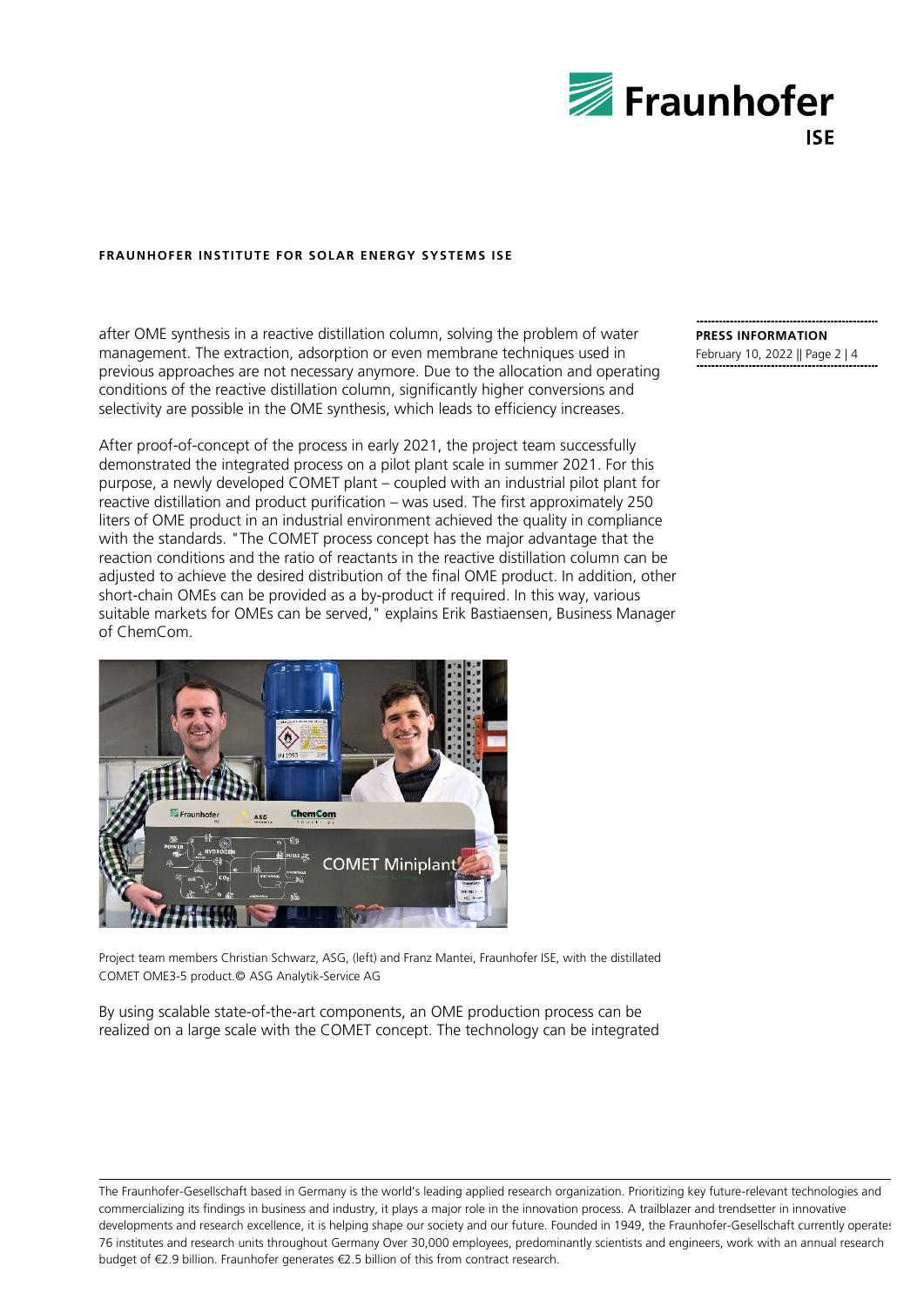

into existing infrastructure using only methanol and commercial formaldehyde as feedstock. "Other advantages are the reduced complexity of the process compared to the state-of-the-art and the potentially high overall energy efficiency of the process," says Franz Mantei, inventor of the COMET process and PhD student in the Power-to-Liquids group at Fraunhofer ISE.

#### **PRESS INFORMATION**

February 10, 2022 || Page 3 | 4

#### **First European production plant**

Fraunhofer ISE, ASG and ChemCom are planning the first European OME production plant in Delfzijl, the Netherlands, on a scale of approx. 1 t/h based on the COMET process concept. It will be used as a reference plant for further upscaling in case of a successful market entry. ASG is also working on the development of a comprehensive OME pre-standard and corresponding analytical methods for certification. "A cleaner and, above all, stable product quality is very important for market establishment," emphasizes Dr. Thomas Wilharm, CEO of ASG.

It has already been shown that the oxidation stability of OME products can be achieved with a standard additive, which is important for product storage and transport. In cooperation with the Technical University of Munich, a diesel motorcycle with an OME tank and an adapted injection system was also tested. OME as a fuel resulted in a 99.86% emission reduction in particulate matter (PN23) compared to conventional diesel operation. The Euro 5 limits for emitted particulate matter (95%) and nitrogen oxide emissions (49%) were also significantly undercut. In addition to the potential for reducing CO<sub>2</sub> emissions, this underscores the considerable potential for lowering pollutant emissions from diesel engines when using OME.

The Fraunhofer-Gesellschaft based in Germany is the world's leading applied research organization. Prioritizing key future-relevant technologies and commercializing its findings in business and industry, it plays a major role in the innovation process. A trailblazer and trendsetter in innovative developments and research excellence, it is helping shape our society and our future. Founded in 1949, the Fraunhofer-Gesellschaft currently operates 76 institutes and research units throughout Germany Over 30,000 employees, predominantly scientists and engineers, work with an annual research budget of €2.9 billion. Fraunhofer generates €2.5 billion of this from contract research.